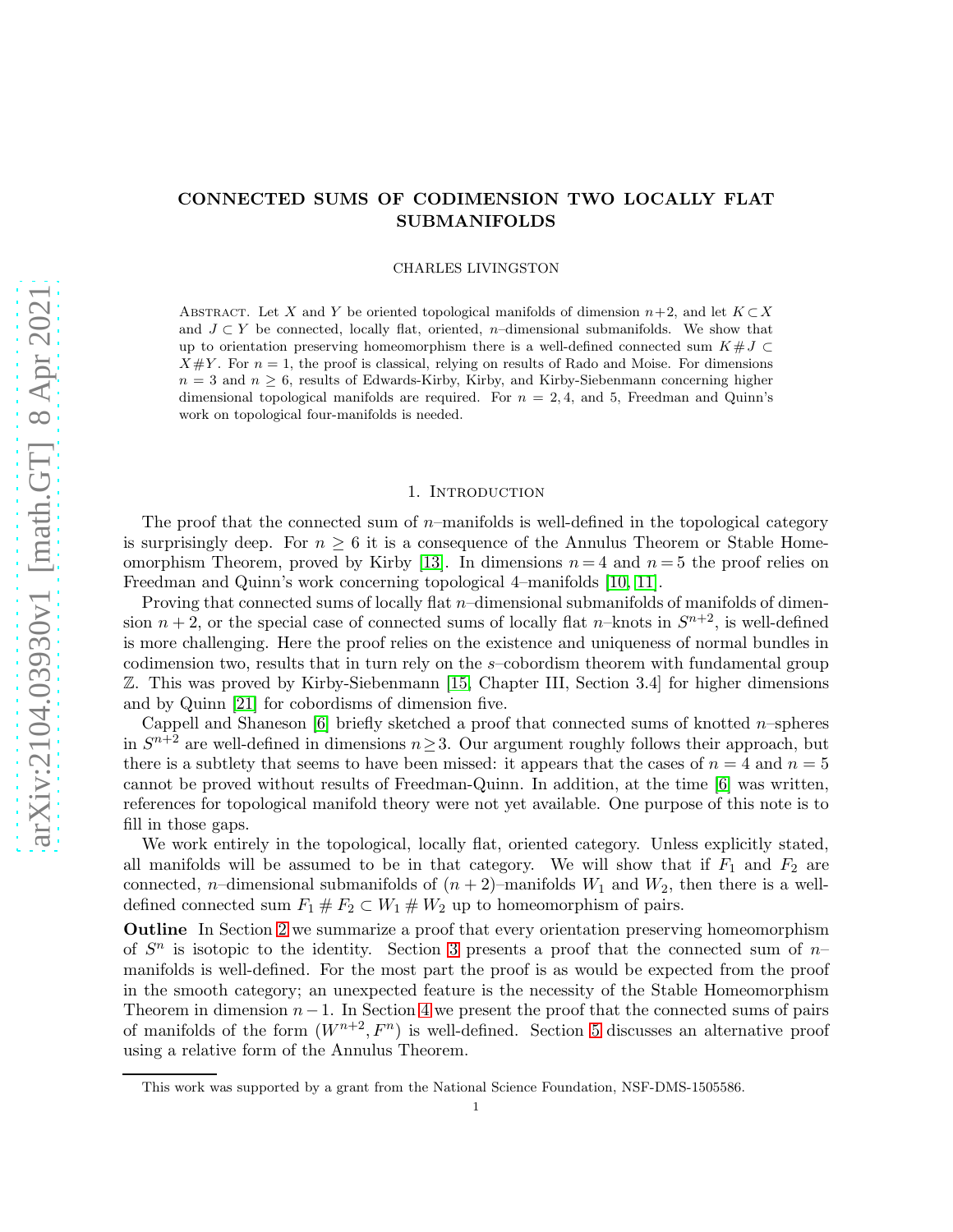We conclude with an appendix that provides background and references for some of the key tools used in the argument: the Alexander Trick, Stable Homeomorphisms, the Annulus Theorem, the Isotopy Extension Theorem, and the existence and uniqueness of normal bundles in codimension two. We also discuss the proof offered in [\[6\]](#page-8-3).

Acknowledgements I am especially grateful to Rob Kirby for discussing with me the background material that is based on his work and his joint work with Edwards and with Siebenmann. One of his suggestions led to a significant simplification of the proof. Thanks are due to Jim Davis for his repeatedly helping me with other background material. Mike Freedman and Kent Orr also provided helpful commentary as I prepared this exposition. Mark Powell read a complete early draft and offered significant improvements, as did Aru Ray. Shida Wang identified a number of subtle points that had to be addressed.

# 2. HOMEOMORPHISMS OF  $S<sup>n</sup>$

<span id="page-1-0"></span>We begin with one of the key background results, that orientation preserving homeomorphisms of  $S<sup>n</sup>$  are isotopic to the identity. The proof depends on some fundamental theorems mentioned above: the Alexander Trick; the Stable Homeomorphism Theorem for  $n \geq 5$ , proved by Kirby in [\[13\]](#page-8-0); and the Stable Homeomorphism Theorem for  $n = 4$ , which is implied by the Annulus Theorem proved by Quinn [\[21\]](#page-9-1). See Appendices [A.1,](#page-5-0) [A.3,](#page-6-0) and [A.4](#page-6-1) for more details about these three results and relationships between them.

<span id="page-1-2"></span>**Theorem 1.** For all  $n \geq 0$ , every orientation preserving homeomorphism  $\phi: S^n \to S^n$  is isotopic to the identity.

Proof. The Stable Homeomorphism Theorem states that any orientation preserving homeomorphism of  $\mathbb{R}^n$  is *stable*, meaning that it is a composition of homeomorphisms, each one of which is the identify on some open subspace. This quickly implies that orientation preserving homeomorphisms of  $S<sup>n</sup>$  are similarly stable. If a homeomorphism f of  $S<sup>n</sup>$  fixes an open subspace, it fixes an embedded closed ball for which the complement has closure an embedded ball. The Alexander Trick permits one to construct an isotopy of that complementary closed ball, fixing its boundary, that carries f to the identity.

 $\Box$ 

Note. This theorem does not hold in the smooth setting. Milnor's first examples of exotic structures on  $S^7$  could be built by gluing together two 7-balls via a nonstandard diffeomorphism of  $S^6$ . See reference [\[19\]](#page-9-2). On the other hand, a theorem proved independently by Cerf [\[7\]](#page-8-4) and by Palais [\[20\]](#page-9-3) states that if an orientation preserving diffeomorphism of  $S<sup>n</sup>$  extends to a diffeomorphism of  $B^{n+1}$ , then it is smoothly isotopic to the identity. This is all that is needed in the proof that connected sums are well-defined in the smooth category.

#### 3. Connected sums of manifolds

<span id="page-1-1"></span>In this section we prove that the connected sum of  $n$ –manifolds is well-defined. In doing so, we highlight something unexpected, the effect of which is that the proof that connected sums of n–manifolds is well-defined depends on the Stable Homeomorphism Theorem in dimension  $(n-1)$  as well as the Annulus Theorem in dimension n.

We begin with the definition of connected sums. Let  $W_1$  and  $W_2$  be connected oriented *n*–manifolds. Choose an orientation preserving embedding  $\phi : \mathbb{R}^n \to W_1$  and an orientation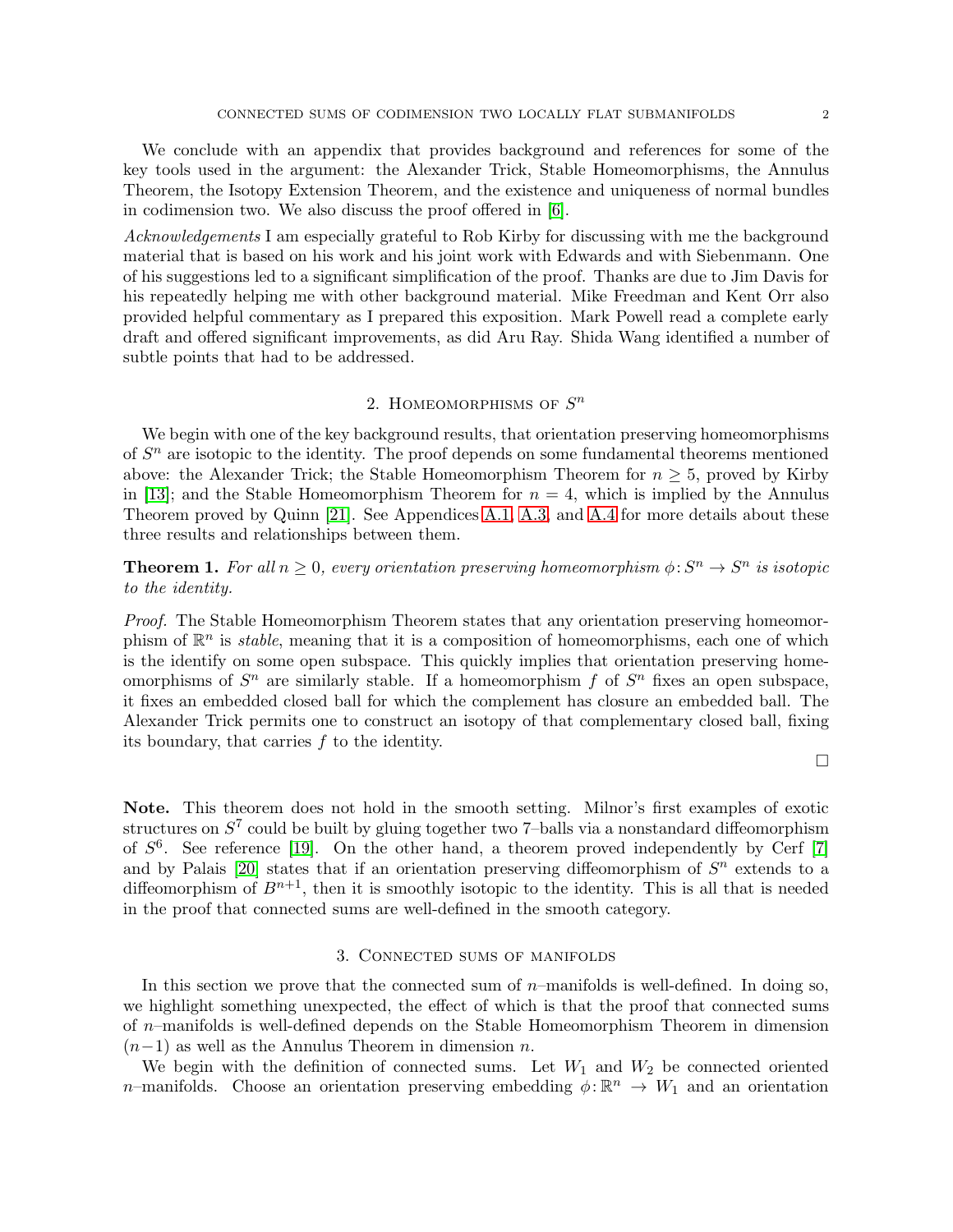reversing embedding  $\psi: \mathbb{R}^n \to W_2$ . The connected sum is a quotient of the disjoint union of punctured copies of  $W_1$  and  $W_2$ :

$$
W_1 \#_{\phi,\psi} W_2 := \Big( \big( W_1 \setminus \mathrm{int}(\phi(B^n)) \big) \sqcup \big( W_2 \setminus \mathrm{int}(\psi(B^n)) \big) \Big) / \sim,
$$

where the equivalence relation identifies  $\phi(\theta)$  with  $\psi(\theta)$  for  $\theta \in S^{n-1}$ . We chose embeddings of  $\mathbb{R}^n$  to ensure that  $\partial \phi(B_n)$  is locally flat. In addition, if one wishes to write down the finer details of the argument, the map from  $\mathbb{R}^n$  provides a coordinate system in which to work. One could instead start with embeddings of  $B<sup>n</sup>$  that have locally flat boundaries, and then apply Brown's theorem [\[2\]](#page-8-5) on the existence of collar neighborhoods of boundaries of manifolds.

**Theorem 2.** The oriented homeomorphism type of  $W_1 \#_{\phi,\psi} W_2$  is independent of the choice of  $\phi$  and  $\psi$ .

*Proof.* We prove the independence on  $\phi$ . Let  $\phi'$  be a second embedding. By applying a sequence of homeomorphisms, we modify  $\phi'$  in a way that doesn't affect the homeomorphism type of  $W_1 \#_{\phi',\psi} W_2$ , eventually arriving at  $\phi$ .

- (1)  $\phi'(0) = \phi(0)$ . There is a homeomorphism h of  $W_1$  for which  $h(\phi'(0)) = \phi(0)$ . Thus, we can assume  $\phi(0) = \phi'(0)$ . This uses the connectivity of  $W_1$ .
- (2)  $\phi'(B^n) \subset \text{int}(\phi(B^n))$ . For any  $\epsilon$  satisfying  $0 < \epsilon < 1$ , there is a homeomorphism h of  $\mathbb{R}^n$  that is the identity outside of  $2B^n$  and for which  $h(B^n) \subset \epsilon B^n$ . This can be used to construct a homeomorphism h of  $W_1$  for which  $h(\phi'(B^n)) \subset \text{int}(\phi(B^n))$ .
- (3)  $\phi'(B_n) = \phi(B_n)$ . The Annulus Theorem provides coordinates along which  $\phi'(B^n)$  can be expanded to match  $\phi(B_n)$ . Notice that to do so, one requires tubular neighborhoods of  $\partial \phi'(B^n)$  and  $\partial \phi(B^n)$ . As an alternative, this statement can also be expressed in terms of uniqueness of tubular neighborhoods of points, which also relies on the Annulus Theorem.
- (4) For all  $x \in \partial B^n \cong S^{n-1}$ ,  $\phi'(x) = \phi(x)$ . By Theorem [1](#page-1-2) the restrictions to  $\partial B^n$  of the composition  $\phi' \circ \phi^{-1}$  is isotopic to the identity. We can then use a collar neighborhood of  $\partial B^n$  to extend that isotopy to all of  $W_1$ .

 $\Box$ 

**Observation.** The map  $\phi$  defines a canonical embedding  $\Gamma_{\phi,\psi}: S^{n-1} \to W_1 \#_{\phi,\psi} W_2$ . The proof above demonstrates the following.

## <span id="page-2-1"></span>**Theorem 3.** The pair  $(W_1 \#_{\phi,\psi} W_2, \Gamma_{\phi,\psi})$  is independent of  $\phi$  and  $\psi$  up to homeomorphism.

This is a technical extension, but there is reason to distinguish the knot  $\Gamma_{\phi,\psi}(S^n)$  from the embedding  $\Gamma_{\phi,\psi}$ . For instance, there exists a smooth embedding of  $S^6$  into  $S^8$  with unknotted image, but for which there is no diffeomorphism of  $S^8$  carrying the embedding to the standard embedding. But note that Theorem [3](#page-2-1) does hold in the smooth category.

#### 4. Connected sums of codimension two submanifolds

<span id="page-2-0"></span>Let  $n > 0$  and suppose that  $F_1$  and  $F_2$  are n-dimensional oriented, locally flat, connected submanifolds of  $(n+2)$ -dimensional oriented manifolds  $W_1$  and  $W_2$ . Local flatness ensures that there exists an orientation preserving embedding  $\phi: \mathbb{R}^{n+2} \to W_1$  such that  $\phi^{-1}(F_1) = \mathbb{R}^n$ . We view such an embedding as a map of pairs:  $\phi: (\mathbb{R}^{n+2}, \mathbb{R}^n) \to (W_1, F_1)$ . Similarly choose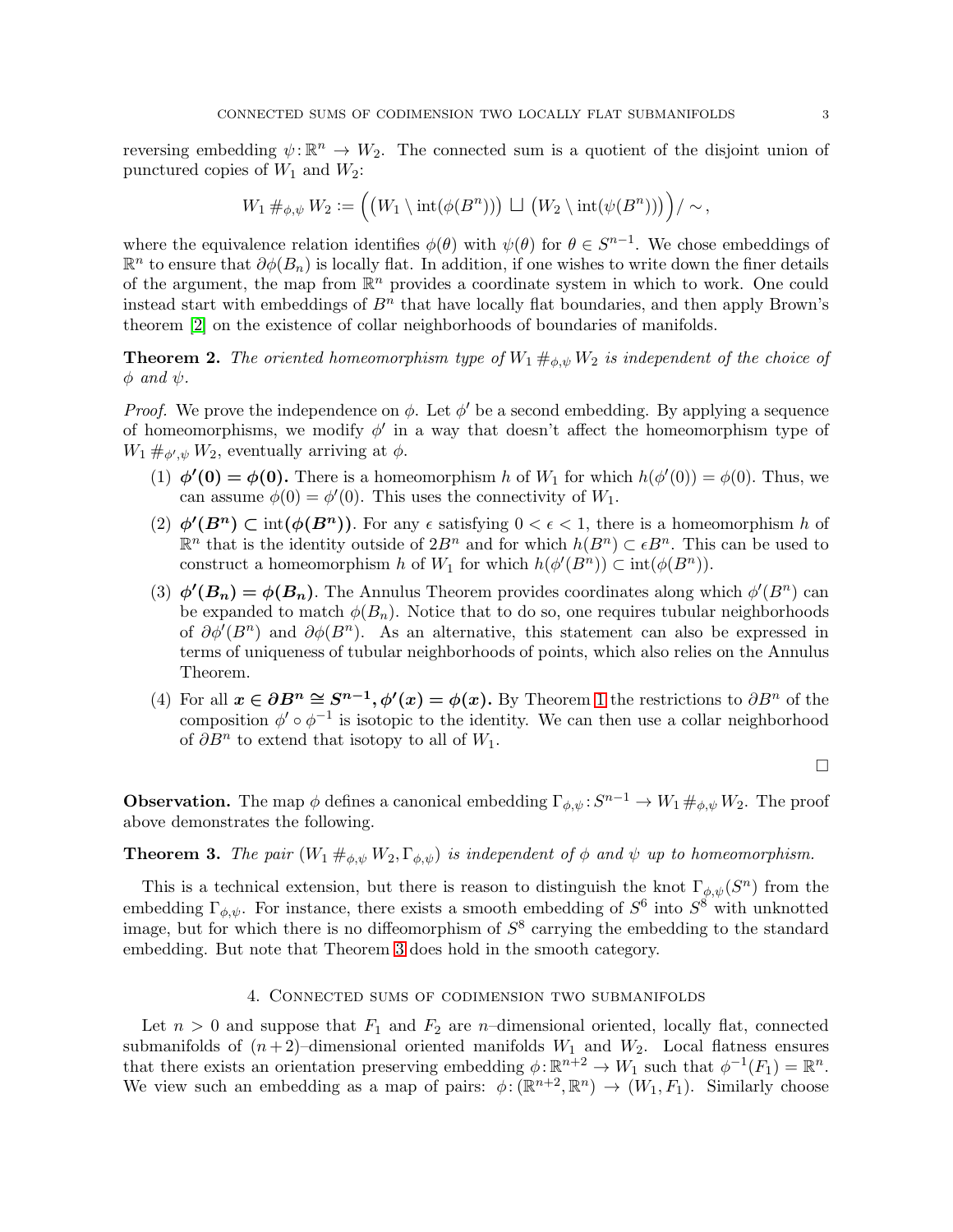$\psi: (\mathbb{R}^{n+2}, \mathbb{R}^n) \to (W_2, F_2)$ . We have the unit balls  $B^{n+2} \subset R^{n+2}$  and  $B^n \subset \mathbb{R}^n \subset \mathbb{R}^{n+2}$ . The connected sum of the submanifolds is defined as

$$
F_1\#_{\phi,\psi}F_2:=\left(\left(W_1\int (\phi(B^{n+2})),F_1\int (\phi(B^n))\right)\perp \left(W_2\int (\psi(B^{n+2})),F_2\int (\psi(B^n))\right)\right)/\sim.
$$

As before, the equivalence relation identifies  $\phi(\theta)$  with  $\psi(\theta)$  for  $\theta \in S^{n+1}$ . It is straightforward to show that  $F_1 \#_{\phi,\psi} F_2 \subset W_1 \#_{\phi,\psi} W_2$  is locally flat. Our main result is the following.

<span id="page-3-0"></span>**Theorem 4.** Given pairs of embeddings,  $(\phi_1, \psi_1)$  and  $(\phi_2, \psi_2)$ , the manifold pairs

$$
F_1 \#_{\phi_1,\psi_1} F_2 \subset W_1 \#_{\phi_1,\psi_1} W_2
$$
 and  $F_1 \#_{\phi_2,\psi_2} F_2 \subset W_1 \#_{\phi_2,\psi_2} W_2$ 

are oriented homeomorphic. A homeomorphism can be chosen that identifies the embeddings of the canonical splitting  $(n-1)$ –spheres.

The proof follows readily from three lemmas. The first is elementary. The second is the deepest, depending on the existence and uniqueness theorems of normal bundles of codimension two submanifolds. The third, though slightly technical, is elementary. In the second two, we change our perspective, viewing  $(\mathbb{R}^{n+2}, \mathbb{R}^n)$  as the pair  $(\mathbb{R}^n \times \mathbb{R}^2, \mathbb{R}^n \times \{0\})$ .

**Lemma 5.** Let  $F \subset W$  be a connected, codimension-two, locally flat submanifold and let  $\phi: (\mathbb{R}^{n+2}, \mathbb{R}^n) \to (W, F)$  and  $\phi': (\mathbb{R}^{n+2}, \mathbb{R}^n) \to (W, F)$  be embeddings. Then there is an orientation preserving self-homeomorphism of  $(W, F)$  that carries  $\phi'$  to an embedding  $\phi''$ :  $(\mathbb{R}^{n+2}, \mathbb{R}^n) \to$  $(W, \overline{F})$  for which  $\phi''((B^{n+2}, B^n)) \subset \phi((B^{n+2}, B^n)).$ 

*Proof.* The necessity of working with the pair  $(W, F)$  rather than simply with W has been missed in previous discussions, so we will provide a few more details here. The proof follows readily from the following two observations.

(1) Let a and b be points on F. Then there is an orientation preserving homeomorphism  $h: (W, F) \to (W, F)$  for which  $h(a) = b$ . To prove this, consider the set

 $B = \{x \in F \mid \text{there exists an } h: (W, F) \to (W, F) \text{ for which } h(a) = x\}.$ 

Working locally, one can prove that  $B$  is both open and closed.

(2) To ensure that  $\phi''((B^{n+2}, B^n)) \subset \phi((B^{n+2}, B^n))$  we can again work locally, using the following observation. Let U be an arbitrary neighborhood of  $0 \in \mathbb{R}^{n+2}$ . Then there is a homeomorphism  $h: (\mathbb{R}^{n+2}, \mathbb{R}^n) \to (\mathbb{R}^{n+2}, \mathbb{R}^n)$  for which:  $h(B^{n+2}) \subset U$  and for which  $h(x) = x$  for all x with  $||x|| > 2$ .

 $\Box$ 

**Lemma 6.** Let  $\phi: (B^n \times B^2, B^n \times \{0\}) \to int((B^n \times B^2, B^n \times \{0\}))$  be an embedding. Assume that  $\phi$  extends to an embedding of an open neighborhood of  $B^n \times B^2 \subset \mathbb{R}^{n+2}$ . Then there is an ambient isotopy of  $(\mathbb{R}^n \times \mathbb{R}^2, \mathbb{R}^n \times {\mathbb{R}}^2)$  carrying  $\phi$  to an embedding  $\phi'$  such that  $\phi'((B^n \times$  $(B^2, B^n \times \{0\}) = (B^n \times B^2, B^n \times \{0\})$ . Furthermore, the isotopy can be chosen so that  $\phi'$  is of the form  $\phi'(x,y) = (\phi_1(x), \phi_2(x,y)).$ 

*Proof.* The Annulus Theorem in dimension n implies that the image  $\phi(B^n \times \{0\}) \subset \text{int}(B^n \times \{0\})$ is isotopic to  $B<sup>n</sup> \times \{0\}$ . By the isotopy extension theorem, we can thus assume that  $\phi(B<sup>n</sup> \times \{0\}) =$  $B<sup>n</sup> \times \{0\}$ . The condition that  $\phi$  has the extension to a neighborhood in  $\mathbb{R}^{n+2}$  then ensures that the image  $\phi(B^n \times B^2)$  forms a normal bundle over  $B^n \times \{0\}$ , which, by the extension theorem for bundles, is a sub-bundle of a normal bundle to  $\mathbb{R}^n \times \{0\}$  in  $\mathbb{R}^{n+2}$ . By the uniqueness theorem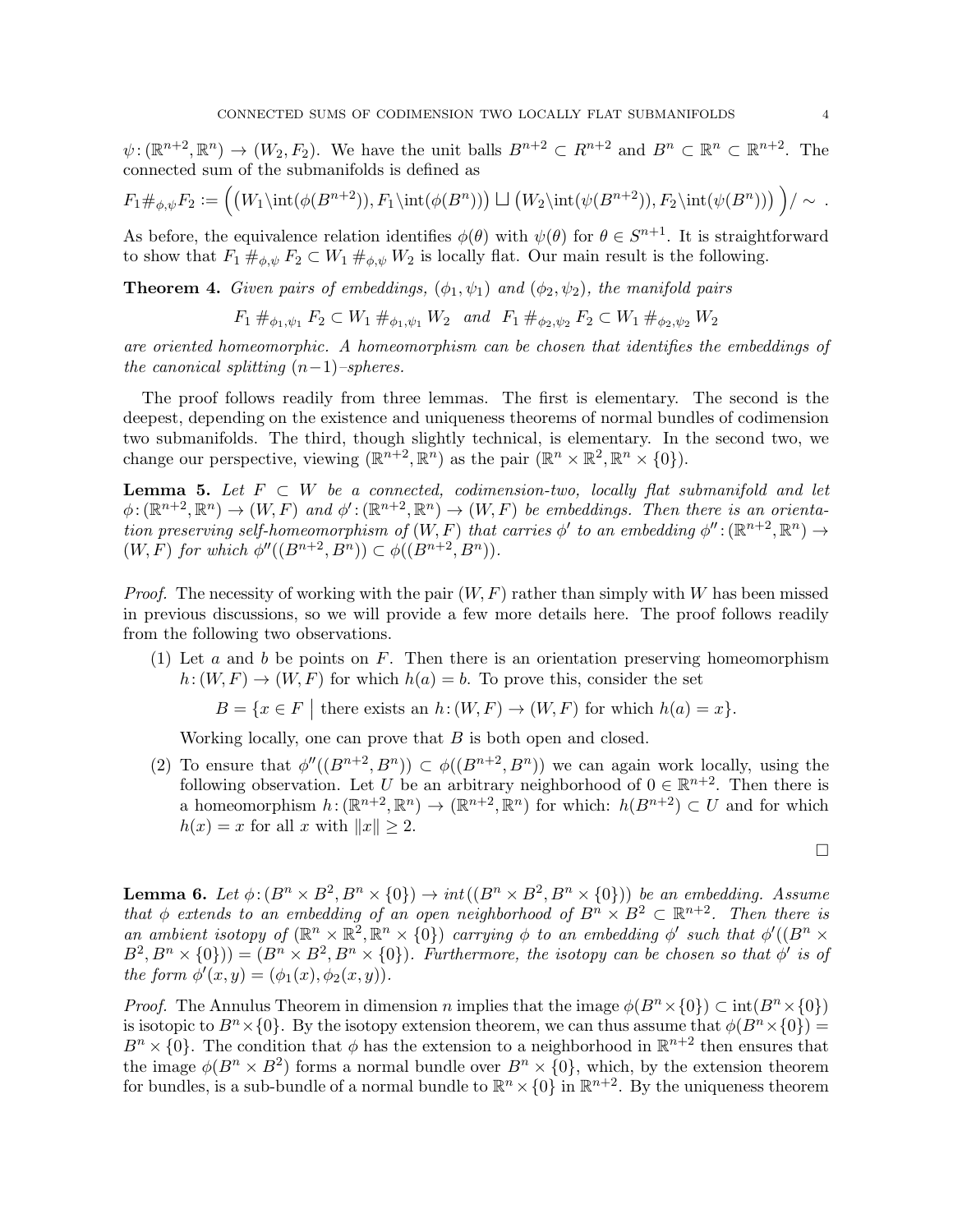for normal bundles, there is a fiber preserving ambient isotopy carrying one bundle to the other. Restricting to the image of  $\phi$  gives the desired result.

 $\Box$ 

We now assume that  $\phi: (B^n \times B^2, B^n \times \{0\}) \to (B^n \times B^2, B^n \times \{0\})$  is an orientation preserving homeomorphism of pairs that preserves the product structure in the sense that  $\phi$  can be decomposed as  $\phi(x, y) = (\phi_1(x), \phi_2(x, y))$  for functions  $\phi_1$  and  $\phi_2$ .

<span id="page-4-1"></span>**Lemma 7.** The map  $\phi$  is isotopic to the identity as a map of pairs.

Proof. Consider  $\phi_1 = \phi|_{B^n}$ . This is an orientation preserving homeomorphism of  $B^n$ . By Theorem [1,](#page-1-2) the restriction to the boundary  $S^{n-1}$  is isotopic to the identity. By the Alexander trick, this isotopy extends to  $B<sup>n</sup>$ . The product structure permits us to extend this isotopy to  $B^n \times B^2$ , and thus we can assume that  $\phi_1$  is the identity and  $\phi$  is of the form

$$
\phi(x, y) = (x, \phi_2(x, y)).
$$

The function  $\phi_2$  defines a map  $\psi: B^n \to \text{Homeo}_+(B^2)$ ; that is,  $\psi(x)(y) = \phi_2(x, y)$ . As we recall in Appendix [A.2,](#page-6-2) there is a deformation retraction giving  $Homeo_+(B^2) \simeq S^1$ . In particular, Homeo<sub>+</sub>( $B^2$ ) is path connected. Thus  $\psi$  is homotopic to the constant map for which  $\psi(x)$  is the identity for all x. This homotopy provides the desired isotopy of  $\phi$ , completing the proof.  $\square$ 

## 5. A relative annulus theorem

<span id="page-4-0"></span>An alternative proof to our main result, Theorem [3,](#page-2-1) could be based on a relative form of the Annulus Theorem. We outline a proof.

**Theorem 8.** Suppose that  $f:(B^{n+2}, B^n) \to int(B^{n+2}, B^n)$  is an embedding and  $f(\partial(B^{n+2}, B^n))$ is locally flat. Then there is a homeomorphism

$$
h\!:\big((S^{n+1},S^{n-1})\times[0,1]\big)\to \big((B^{n+2},B^{n})\setminus int(f((B^{n+2},B^{n}))\big).
$$

*Proof outline.* We have the normal bundle  $E_1$  to  $(\mathbb{R}^n \setminus \text{int}(B^n)) \subset \mathbb{R}^{n+2}$ . There is also the normal bundle  $E_2 = f(E'_2)$ , where  $E'_2$  is the normal bundle to  $B^n \subset \mathbb{R}^{n+2}$ .

With care, these bundles can be chosen to restrict to give normal bundles to  $S^{n-1}$  and  $f(S^{n-1})$ in  $S^{n+1}$  and  $f(S^{n+1})$ , respectively. The union of these can be extended to form a normal bundle to  $\mathbb{R}^n \subset \mathbb{R}^{n+2}$ . Let the restriction to  $B^n \setminus \text{int}(f(B^n))$  be denoted E. By decreasing the radius, we can assume that  $E \subset B^{n+2} \setminus \mathrm{int}(f(B^{n+2}))$ .

Let T be a tubular neighborhood of  $S^{n-1} \subset S^{n+1}$ . Define

$$
Z = (S^{n+1} \times \{0\}) \cup (T \times [0,1]) \cup (S^{n+1} \times \{1\}) \subset (S^{n+1} \times [0,1]).
$$

We can now use the bundle E to build an embedding  $\Phi: Z \to (B^{n+2}, B^n) \setminus \text{int}(f(B^{n+2}, B^n))$ . The map  $\Phi$  is defined on each of the three sets whose union defines Z: on  $(S^{n+1} \times \{0\})$  we use the identity map on the first component; on  $(S^{n+1} \times \{1\})$  it is defined using f; on Z it is defined using a trivialization of  $E$ . One must check that these functions can be adjusted to agree on the overlaps. The obstruction to finding an isotopy of the overlap maps so that they do agree is determined by an element in  $\pi_{n-1}(\text{Homeo}_+(B^2))$ . For  $n \geq 3$  this group is 0; for  $n=2$ there is an integer-valued obstruction and a homological argument must be applied to confirm its vanishing in our situation. (See Appendix [A.2](#page-6-2) for a discussion of the homotopy equivalence Homeo<sub>+</sub> $(B^2) \sim S^1$ .)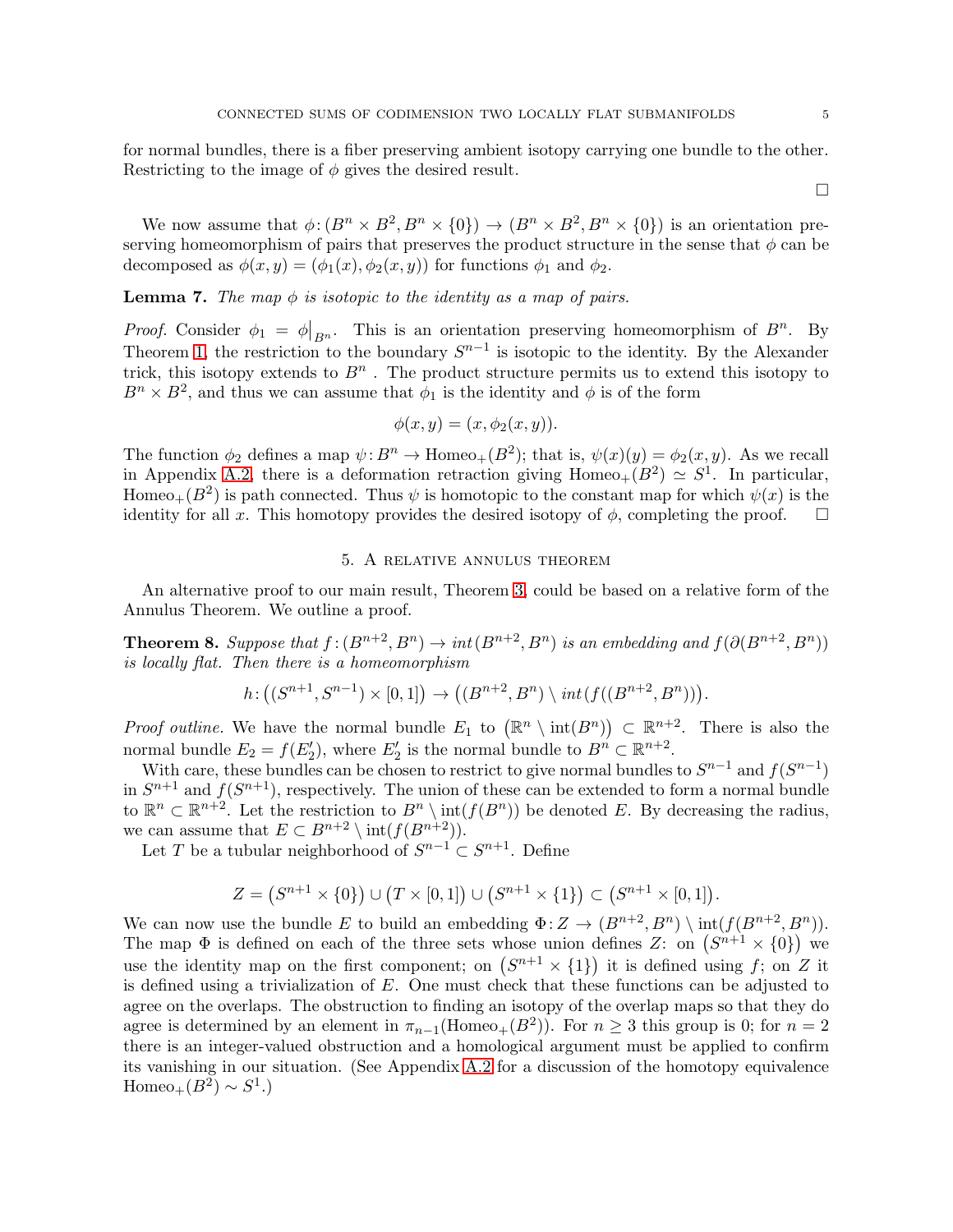The closure of the complement of Z in  $S^{n+1} \times [0,1]$  is homeomorphic to  $S^1 \times B^{n+1}$ . Thus, to complete the proof by extending  $\Phi$ , it must be shown that the closure of  $(S^{n+1} \times [0,1]) \setminus \Phi(Z)$ is also homeomorphic to  $S^1 \times B^{n+1}$ .

The fact that  $Z$  is built by removing a ball pair defined by  $f$  from a standard ball pair permits one to use a van Kampen's Theorem argument to show  $\pi_1((S^{n+1} \times [0,1]) \setminus \Phi(Z)) \cong \mathbb{Z}$ . Then we see that the universal cover of  $(S^{n+1} \times [0,1]) \setminus \Phi(Z)$  embeds in  $\mathbb{R} \times B^{n+1}$  and a Mayer-Vietoris argument implies the universal cover is acyclic. Finally, the Hurewicz Theorem implies that  $(S^{n+1} \times [0,1]) \setminus \Phi(Z)$  is a homotopy circle.

The boundary of  $(S^{n+1} \times [0,1]) \setminus \Phi(Z)$  is homeomorphic to  $S^1 \times S^n$ . We can attach a copy of  $B^2 \times S^n$  to  $(S^{n+1} \times [0,1]) \setminus \Phi(Z)$  to build a homotopy sphere which, by the truth of the Poincaré Conjecture, is homeomorphic to  $S^{n+2}$ . Thus,  $(S^{n+1} \times [0,1]) \setminus \Phi(Z)$  is the complement of a knot in  $S^{n+2}$  and  $(S^{n+1} \times [0,1]) \setminus \Phi(Z)$  has the homotopy type of  $S^1$ . For dimensions  $n \geq 3$ , Stallings [\[22\]](#page-9-4) proved that such knots are standard. For  $n = 2$ , this was proved by Freedman-Quinn [\[10\]](#page-8-1). Thus, we have  $(S^{n+1} \times [0,1]) \setminus \Phi(Z) \cong S^1 \times B^{n+1}$ .

It remains to show that Φ extends as desired. This is quickly reduced to a question about extending a map  $\Psi$  from  $S^1 \times S^n$  to  $S^1 \times B^{n+1}$ . The fact that the *n*-knot constructed in the last paragraph is standard implies not only that the complement is homeomorphic to  $S^1 \times B^{n+1}$ , but that the homeomorphism preserves the normal bundle structure of the knot. Thus, we can assume that  $\Psi$  is map of the form  $\Psi(t,x) = (t, \psi(t,x))$  for some  $\psi$ . The Alexander trick can now be applied to complete the proof.

 $\Box$ 

#### Appendix A. Background

<span id="page-5-0"></span>A.1. Alexander Trick. The expression "Alexander Trick" refers to the theorem that states that every homeomorphism of  $S^{n-1}$  extends to  $B^n$  and that two homeomorphisms of  $B^n$  that agree on  $S^{n-1}$  are isotopic. The isotopy that is constructed is constant on  $S^{n-1}$ . In the proof, a simple coning construction extends any homeomorphism from  $S^{n-1}$  to  $B^n$ . The following lemma provides the necessary tool to conclude the proof. The construction is the "trick."

**Theorem 9.** If  $f: B^n \to B^n$  is a homeomorphism that restricts to the identity on  $S^{n-1}$ , then there is an isotopy  $F: B^n \times [0,1] \to B^n$  from f to the identify such that for all t the map  $F(\cdot,t)$ is the identity on  $S^{n-1}$ .

*Proof.* The isotopy  $F$  can be written explicitly:

$$
F(x,t) = \begin{cases} tf(x/t), & \text{if } 0 \le |x| < t \\ x, & \text{if } t \le |x| \le 1. \end{cases}
$$

 $\Box$ 

 $\Box$ 

**Corollary 10** (Alexander Trick). If  $h_1$  and  $h_2$  are homeomorphisms of  $B<sup>n</sup>$  that agree on  $S<sup>n-1</sup>$ , then  $h_1$  and  $h_2$  are isotopic via an isotopy that fixes  $S^{n-1}$ .

*Proof.* Let  $F: B^n \times [0,1] \to B^n$  be an isotopy from  $h_2^{-1} \circ h_1$  to the identity that fixes  $S^{n-1}$ . Let H be the isotopy defined by  $H(x,t) = h_2(F(x,t))$ . Then  $H(x, 0) = h_1(x)$  and  $H(x, 1) = h_2(x)$ , as desired.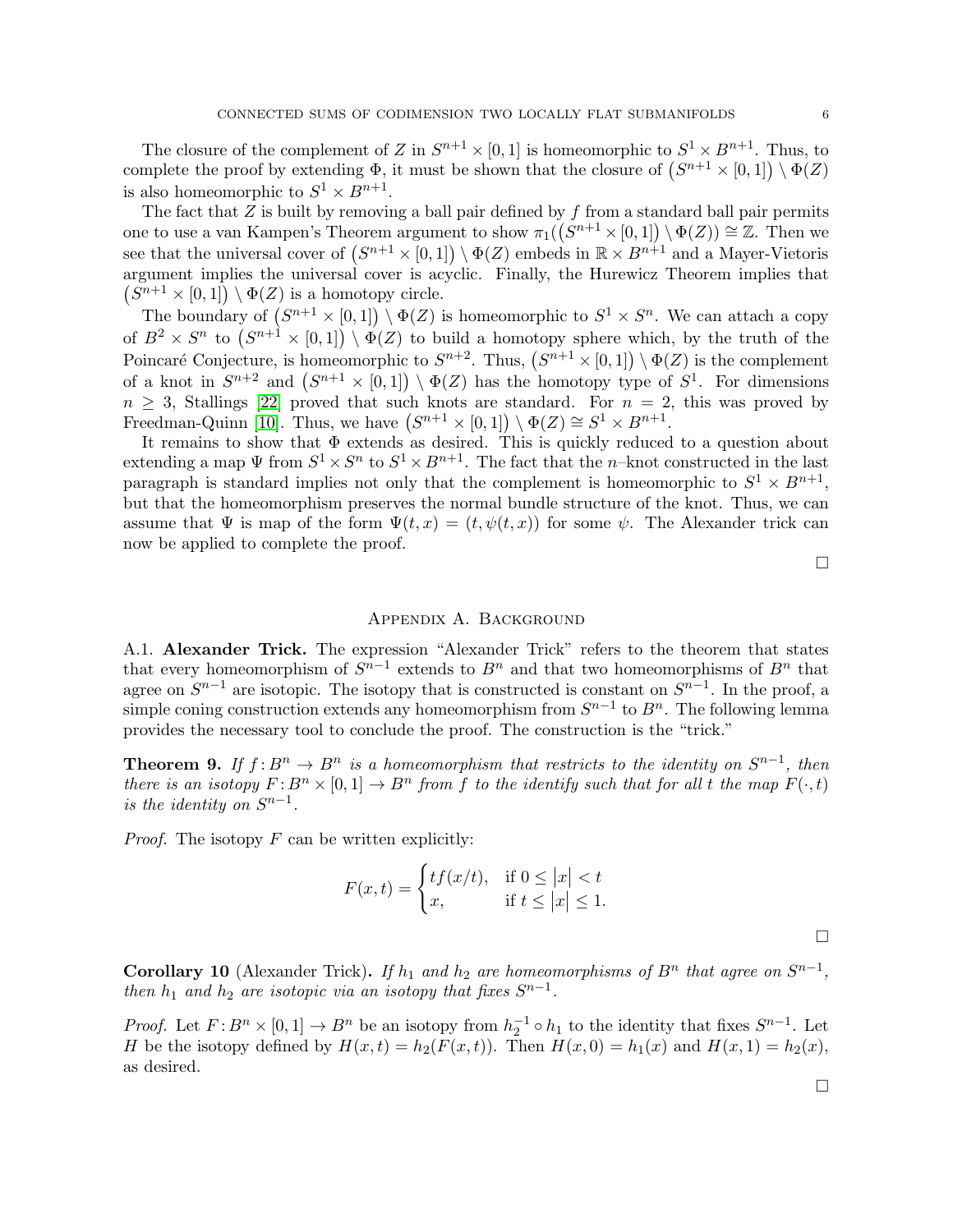<span id="page-6-2"></span>A.2. Homeomorphisms of  $B^2$ . There are two natural inclusions:  $S^1 \subset \text{Homeo}_+(S^1)$  and Homeo<sub>+</sub>( $S^1$ )  $\subset$  Homeo<sub>+</sub>( $B^2$ ). The first is given by complex multiplication by an element in the unit circle and the second is given by the coning construction. The following basic theorem was first proved by Kneser [\[17\]](#page-9-5); see also [\[12\]](#page-8-6) for finer details and a discussion at the stack exchange [\[1\]](#page-8-7). We present a quick summary.

**Theorem 11.** There is a strong deformation retraction  $Homeo_+(B^2) \rightarrow S^1$ .

*Proof.* Given  $\phi \in \text{Homeo}_+(B^2)$ , the Alexander Trick provides a canonical isotopy that carries it to a new homeomorphism, the cone on the map  $\phi|_{S^1}$ . This yields a strong deformation retraction from  $Homeo_+(B^2)$  to  $Homeo_+(S^1)$ .

Let  $h \in \text{Homeo}_+(S^1)$ . The next step is to define an isotopy  $H(x,t): S^1 \times [0,1] \to S^1$  from h to the map given by multiplication by  $h(1)$ . This is achieved by first lifting h to a strictly increasing function of period 1 on R, denoted  $\tilde{h}$  (a homeomorphism), and then applying the isotopy  $H:\mathbb{R}\times [0,1]\to \mathbb{R}$  given by

$$
\widetilde{H}(x,t) = (1-t)\widetilde{h}(x) + tx + t\widetilde{h}(0).
$$

<span id="page-6-0"></span>A.3. The Annulus Theorem. This theorem states that for all  $n \geq 1$ , if  $f, g: S^{n-1} \to \mathbb{R}^n$  are disjoint locally flat embeddings, then the compact region bounded by  $f(S^{n-1})$  and  $g(S^{n-1})$  is homeomorphic to  $S^{n-1} \times I$ . This was proved by Kirby [\[13\]](#page-8-0) for  $n \geq 5$ . In dimension four it was proved by Quinn [\[21\]](#page-9-1). See Edwards [\[8\]](#page-8-8) for a survey.

<span id="page-6-1"></span>A.4. Stable Homeomorphism Theorem. This states that every orientation preserving homeomorphism of  $\mathbb{R}^n$  is the composition of homeomorphisms, each one of which is the identity map on some open set.

An argument similar to the one used in the proof of Theorem [1](#page-1-2) shows that the truth of the Annulus Theorem for all  $k \leq n$  implies the Stable Homeomorphism Theorem in dimension n; it is also the case that the Stable Homeomorphism Theorem in dimension  $n$  implies the Annulus Theorem in dimension n. Such relationships were first identified by Brown and Gluck in a series of three papers [\[3,](#page-8-9) [4,](#page-8-10) [5\]](#page-8-11).

The Stable Homeomorphism Theorem easily implies that orientation preserving homeomorphisms of  $S<sup>n</sup>$  are stable.

For  $n \geq 5$ , the Stable Homeomorphism Theorem was proved by Kirby [\[13\]](#page-8-0). Quinn's proof of the Annulus Theorem for  $n = 4$  yields a proof of the Stable Homeomorphism Theorem in that dimension.

A.5. Isotopy Extension Theorem. This theorem states that if  $C \subset M^n$  is a compact subset and  $F: U \times [0,1] \to M^n$  is an isotopy of the inclusion map on some open neighborhood U of C, then there is an ambient isotopy  $H: M \times [0,1] \to M$  that agrees with F for some open set V with  $C \subset V \subset U$ . This was proved by Edwards-Kirby [\[9\]](#page-8-12) in all dimensions.

A.6. Existence and uniqueness of normal bundles. Let  $f: M \to N$  be an embedding of manifolds. Roughly stated, a normal bundle to  $f(M)$  consists of an abstract vector bundle E over M and an embedding h of the total space of E into N that agrees with f on the zero-section. The existence and uniqueness theorem for normal bundles (in codimension 2) has a statement of roughly the following form.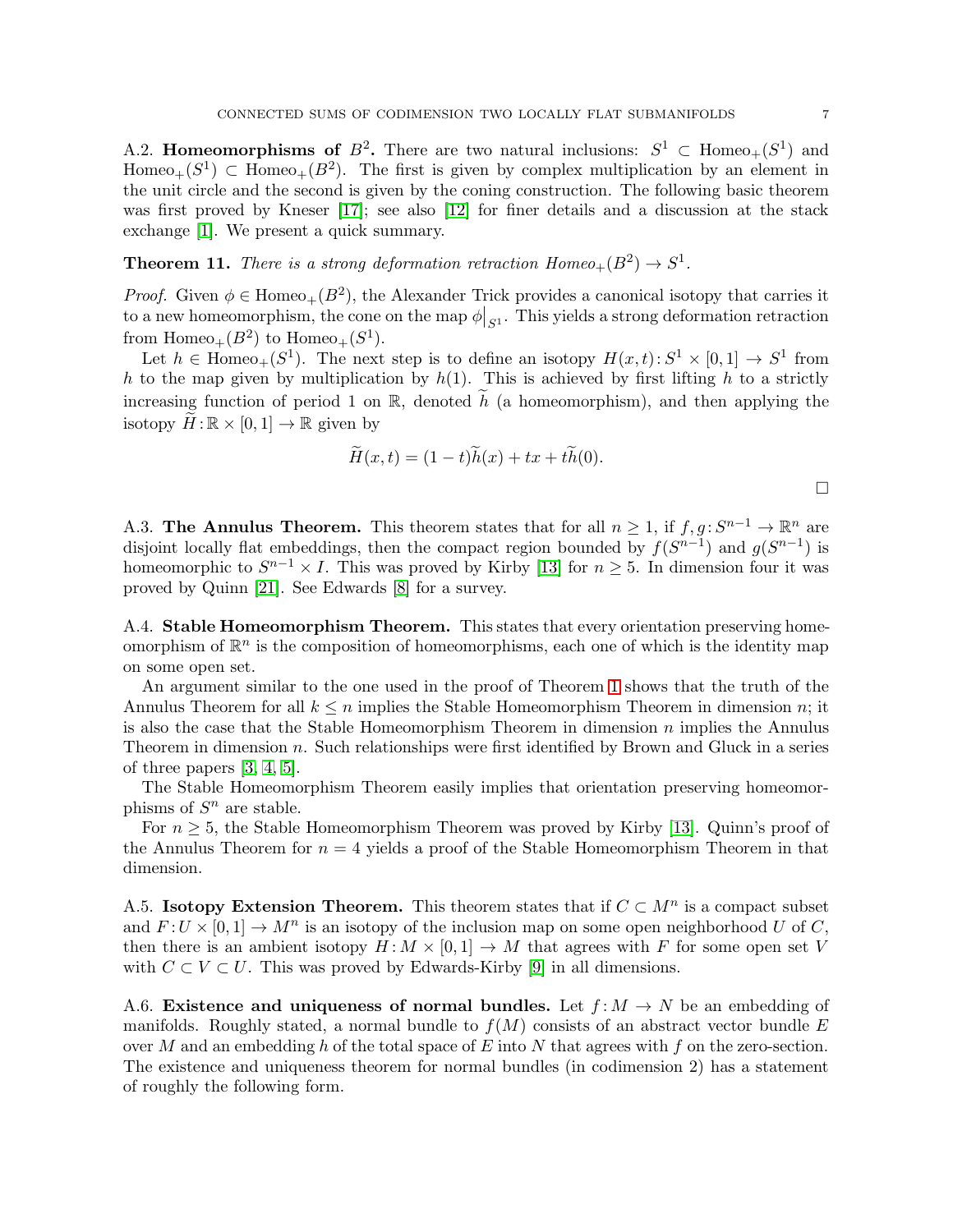**Theorem 12** (Provisional). Suppose that  $f: M^k \to N^{k+2}$  represents a codimension two locally flat submanifold, that  $C \subset M$  is compact, and that U is a neighborhood of C in M. Furthermore, assume that E is an embedded normal bundle to  $f(U)$ . Then there is a normal bundle E' to  $f(M)$  agreeing with E on some neighborhood U' of C, where  $U' \subset U$ . Given two such extensions,  $E'$  and  $E''$ , there is an ambient isotopy of N carrying E' to E'' that is the identity on some  $neighborhood\ V\ of\ C,\ with\ V\subset U'\cap U''.$ 

To attain such a result, the definition of normal bundle must be made more precise: For instance, the Alexander Horned Sphere provides a tubular neighborhood of the origin in  $\mathbb{R}^3$ with the property that no ambient isotopy carries it to a standard embedded normal bundle.

In Freedman-Quinn [\[10,](#page-8-1) Section 9.3] there is a restriction to extendable normal bundles. Let E be a normal bundle with an embedding h of its total space into N. Then E is called an extendable normal bundle if it has the following property: for any radial embedding  $g$  of  $E$  into an open convex disk bundle in a vector bundle F over M, the map  $h \circ g^{-1}$  extends from  $g(E)$ to F.

In Kirby-Siebenmann [\[14\]](#page-9-6) the theory is presented in terms of *microbundles*, which are open sets  $U \subset N$  containing  $f(M)$  with strong retractions  $U \to f(M)$ . (For details on microbundles, see Milnor's original paper [\[18\]](#page-9-7).) As described in [\[14\]](#page-9-6), the results for microbundles in codimension two can be applied in the setting of vector bundles. This depends on two results. First, Kister [\[16\]](#page-9-8) proved that a microbundle always contains a fiber bundle with fibers  $\mathbb{R}^k$  and structure group  $TOP(k)$ , the group of homeomorphisms of  $\mathbb{R}^k$  that fix the origin. Second, in dimension two, Kneser proved that  $TOP(2)$  deformation retracts to  $S^1 \cong O(2)$ ; see [\[12,](#page-8-6) [17\]](#page-9-5), or the proof presented in Appendex [A.2](#page-6-2)

## Appendix B. Cappell and Shaneson's proof

Cappell and Shaneson's proof that connected sums of knots  $\Sigma^n \subset S^{n+2}$  depends on a lemma, the proof of which consists of four sentences. Slightly changing the notation, it states the following.

**Lemma 13.** Let  $\Sigma^n$  be a locally flat oriented knot in  $S^{n+2}$ . Let  $f_i: (B^{n+2}, B^n) \to (S^{n+2}, \Sigma^n)$  be orientation preserving embeddings for  $i = 1, 2$ . Then for  $n = 3$  and  $n \geq 5$  there is an orientation preserving homeomorphism G of  $S^{n+2}$  such that  $G \circ f_1 = f_2$ . For  $n = 4$ , the result remains true if both  $f_i$  restrict to give stable maps on  $B^4$ .

In the first line of their proof, they let  $g_i = f_i|_{B^n}$ . The main steps are then as follows.

(1) The first step is the claim that  $g_2$  is isotopic to  $g_1$  and thus, by using the isotopy extension theorem,  $f_2$  can be modified so that  $g_1 = g_2$ . It isn't mentioned that one has to arrange that the isotopy is of the pair  $(S^{n+2}, \Sigma^n)$  and not simply of  $S^{n+2}$ . This modification is straightforward.

It is not difficult to arrange that  $g_1(B^n) \subset g_2(B^n)$ . To arrange that  $g_1(B^n) = g_2(B^n)$ , one can use the Annulus Theorem in dimension  $n$ . Again, use the isotopy extension theorem to extend this isotopy to  $S^{n+2}$ . However, the claim that  $g_1 = g_2$ , rather than just having the same images,  $g_1(B^n) = g_2(B^n)$ , is not justified. One must use the fact that orientation preserving homeomorphisms of  $B<sup>n</sup>$  are isotopic, a fact that depends on the Stable Homeomorphism Theorem in dimension  $n-1$ .

In the case that  $n = 4$ , it is not clear precisely what is meant by the map being stable. Such a notion could be made well-defined in the setting that a knot is viewed as an embedding rather than as a *submanifold*; without the Stable Homeormorphism Theorem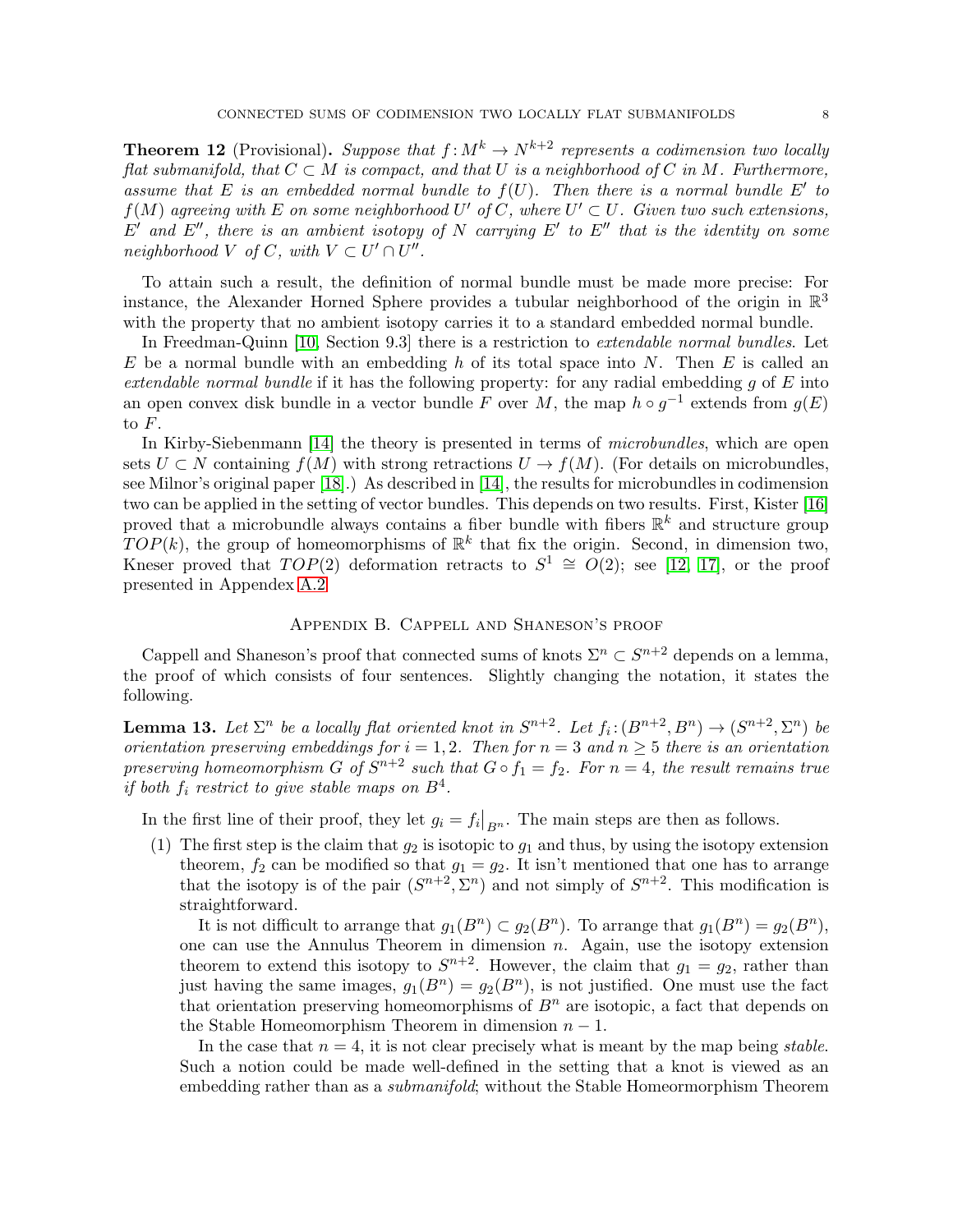in dimension 4, it was possible that two locally flat embeddings of  $S<sup>4</sup>$  in  $S<sup>6</sup>$  could have the same oriented image but be inequivalent as knots. In the foundational papers on the general theory of stable mappings and manifolds, written by Brown and Gluck [\[3,](#page-8-9) [4,](#page-8-10) [5\]](#page-8-11), the notion of stable maps concerns open subsets of  $S<sup>n</sup>$ . Thus, it seems that to be precise, one would want to have the  $f_i$  defined on open sets  $U_i \subset \mathbb{R}^{n+2}$  containing  $B^n$ . In that case, the connected sum could depend on the choice of extensions of the  $f_i$  from  $B^{n+2}$ to  $U_i$ . The Annulus Theorem in dimension four dispenses with such issues.

(2) The next step is to extend the natural 2-disk bundles over  $g_1(B^n)$  that are determined by  $f_1$  and  $f_2$  to be bundles over  $\Sigma<sup>n</sup>$ . Using this, it is claimed that uniqueness of normal bundles permits one to ensure that  $f_1 = f_2$ . However, uniqueness only ensures that the images of the bundle maps (on each fiber) are the same. It is possible that the two maps differ by a bundle automorphism. This issue was addressed in Lemma [7.](#page-4-1)

Appendix C. Connected sums in codimension greater than two

If one replaces the set-up of Theorem [4](#page-3-0) by making the single change that the submanifolds are of codimension  $k \geq 3$ , one can ask whether the same results holds. The answer is not evident.

**Question 14.** Is the following statement true? Given pairs of embeddings,  $(\phi_1, \psi_1)$  and  $(\phi_2, \psi_2)$ of  $(\mathbb{R}^n, \mathbb{R}^{n-k})$  into  $(W_i, F_i)$ , the manifold pairs  $F_1 \#_{\phi_1, \psi_1} F_2 \subset W_1 \# W_2$  and  $F_1 \#_{\phi_2, \psi_2} F_2 \subset$  $W_1 \# W_2$  are oriented homeomorphic. A homeomorphism can be chosen that identifies the canonical splitting  $(n-1)$ –spheres.

**Comments.** For  $k = n - 1$  the result is probably easily proved. For other k it is not at all clear. On the one hand, the tools used in the codimension two case, such as the existence and uniqueness of normal bundles, are lacking. On the other hand, our constructions are largely local and in higher codimension it seems there cannot be any local complexity; for instance, all knots of codimension  $k \geq 3$  in  $S<sup>n</sup>$  are trivial by a result of Stallings [\[22\]](#page-9-4).

### **REFERENCES**

- <span id="page-8-7"></span>[1] Karatug Ozan Bircan. Space of homeomorphisms Homeo( $S^1$ ) of  $S^1$  deformation retracts onto  $O(2)$ . Mathematics Stack Exchange. URL: math.stackexchange.com/q/320741.
- <span id="page-8-9"></span><span id="page-8-5"></span>Morton Brown. Locally flat imbeddings of topological manifolds. Ann. of Math., 75:331–341, 1962.
- [3] Morton Brown and Herman Gluck. Stable structures on manifolds. I. Homeomorphisms of  $S<sup>n</sup>$ . Ann. of Math.  $(2), 79:1-17, 1964.$
- <span id="page-8-10"></span>[4] Morton Brown and Herman Gluck. Stable structures on manifolds. II. Stable manifolds. Ann. of Math. (2), 79:18–44, 1964.
- <span id="page-8-11"></span>[5] Morton Brown and Herman Gluck. Stable structures on manifolds. III. Applications. Ann. of Math. (2), 79:45–58, 1964.
- <span id="page-8-4"></span><span id="page-8-3"></span>[6] Sylvain E. Cappell and Julius L. Shaneson. Topological knots and knot cobordism. Topology, 12:33–40, 1973.
- <span id="page-8-8"></span>[7] Jean Cerf. Topologie de certains espaces de plongements. Bull. Soc. Math. France, 89:227–380, 1961.
- [8] Robert D. Edwards. The solution of the 4-dimensional annulus conjecture (after Frank Quinn). In Fourmanifold theory (Durham, N.H., 1982), volume 35 of Contemp. Math., pages 211–264. Amer. Math. Soc., Providence, RI, 1984.
- <span id="page-8-12"></span><span id="page-8-1"></span>[9] Robert D. Edwards and Robion C. Kirby. Deformations of spaces of imbeddings. Ann. of Math. (2), 93:63–88, 1971.
- [10] Michael H. Freedman and Frank Quinn. Topology of 4-manifolds, volume 39 of Princeton Mathematical Series. Princeton University Press, Princeton, NJ, 1990.
- <span id="page-8-6"></span><span id="page-8-2"></span>[11] Michael Hartley Freedman. The topology of four-dimensional manifolds. J. Differential Geom., 17(3):357-453, 1982.
- <span id="page-8-0"></span>[12] Bjorn Friberg. A topological proof of a theorem of Kneser. Proc. Amer. Math. Soc., 39:421-426, 1973.
- [13] Robion C. Kirby. Stable homeomorphisms and the annulus conjecture. Ann. of Math. (2), 89:575–582, 1969.